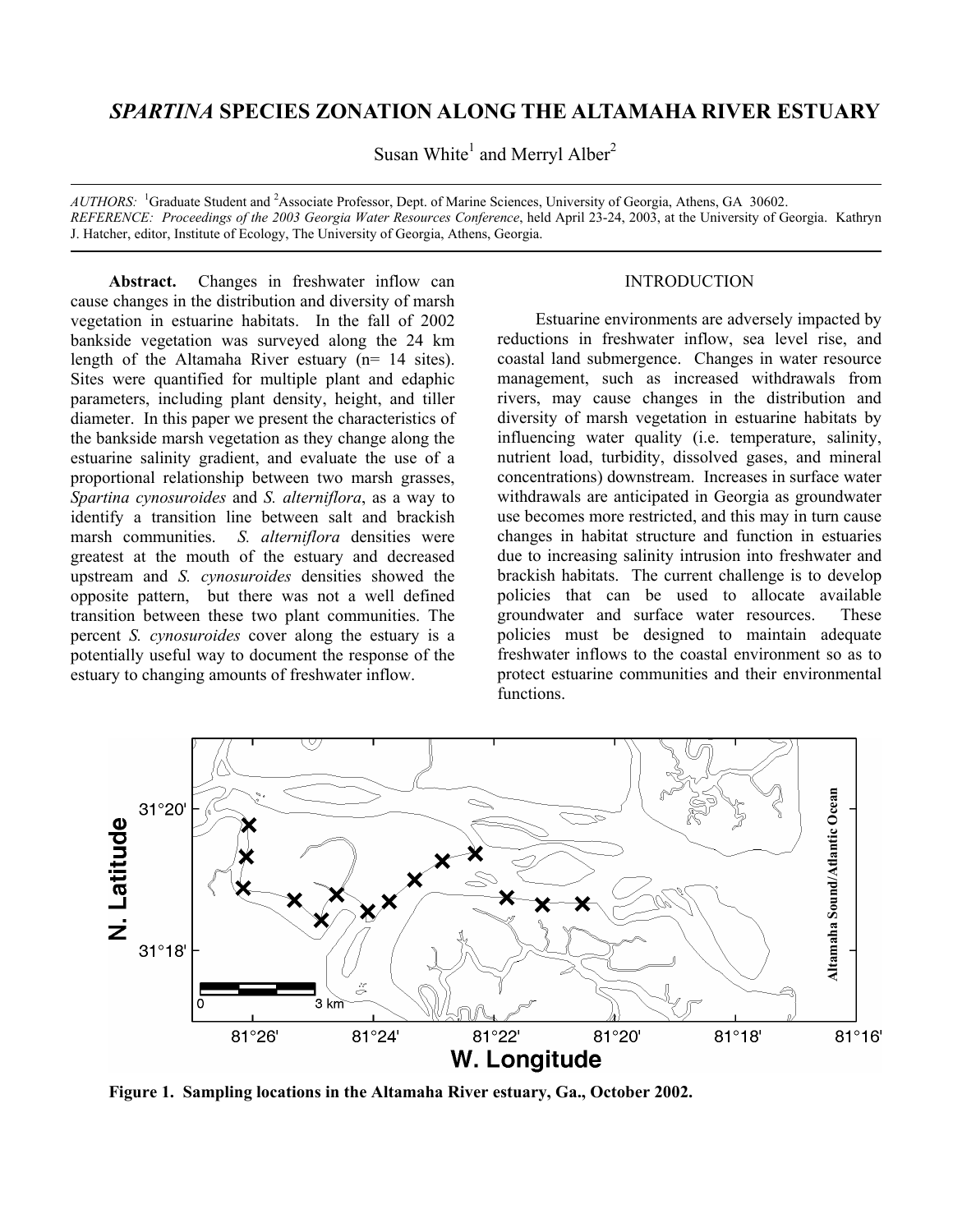Salinity is often considered a key predictor for the distribution of habitats and organisms along an estuary. Temperate riverine estuaries are characterized by distinct vegetation along the salinity gradient, with salt marsh vegetation in the polyhaline range of the system (salinities greater than 18 (practical salinity units, psu), brackish marsh plants in the oligo- and mesohaline ranges (between 0.5 and 18 psu), and tidal freshwater plants furthest upstream (less than 0.5 psu) (Odum, 1988).

A crucial component of evaluating if there are adequate freshwater inflows into estuarine environments is to link biological indicators with actual salinity levels along an estuarine gradient. This biological connection may then be used as a "benchmark" in the determination of how much water flows can be reduced upstream without causing unacceptable salinity changes within the estuarine environment downstream. Previous research in the Suwannee estuary in Florida successfully identified a relationship between the relative abundances of freshwater and salt tolerant vegetation and the maximum salinity that vegetation experienced (Clewell et al., 1999). The shift in relative abundance from the more salt tolerant rush, *J. roemarianus*, to the less salt tolerant sedge, *C. jamaicense*, occurred between 5 and 10 psu in the Suwannee estuary.

The Altamaha River estuary is considered a piedmont estuary with an extensive watershed and substantial freshwater discharge (Dame et al., 2000). The tidal marshes of the Altamaha River estuary consist of salt marsh communities (predominantly *S. alterniflora* with some *Distichlis spicata*) found up to 6 km from the mouth, brackish marsh communities (predominantly *S. cynosuroides* with *S. alterniflora* near the creek bank) between 6 and 16 km upriver (although there are patches further downstream near 3



**Figure 2.** *S. alterniflora* **and** *S. cynosuroides* **plant density along the length of the Altamaha River estuary (± std dev), 2002.** 

km), and freshwater marsh communities (wild rices, *Zizania* and *Zizaniopsis*) upstream of 16 km (Smith et al., submitted). Although salinity explains the general distribution of tidal marsh vegetation, there is also a more dynamic, local scale variation that results in changing border positions between vegetation types (Smith et al., submitted).

The research presented in this paper focuses on describing the distribution and plant characteristics of two *Spartina* species (*S. alterniflora* and *S. cynosuroides*) in relation to the salinity gradient of the Altamaha River estuary. A vegetation survey was completed to evaluate connections between the distribution of plants and their location along the length of the estuary and to assess whether there is a distinct transition point where salt tolerant *S. alterniflora* communities shift to freshwater/brackish *S. cynosuroides* communities that could serve as a benchmark for freshwater inflow assessment in this system.

#### **METHODS**

A vegetation survey targeting the overlap between *S. alterniflora* and *S .cynosuroides* was conducted in October 2002 (n=14 sites) (Fig. 1). Sites were established approximately every 1 km between 3 and 19 km from the mouth of the estuary. Further upstream from 19 km the vegetation shifts to wild rice (*Zizaniopsis*), while downstream of 3 km vegetation is generally a monoculture of *S. alterniflora*. Each site was located within 2 m of the riverbank and consisted of 3 quadrats  $(1.0 \text{ m}^2)$  at least 2 m apart. Two randomly selected  $0.25 \text{ m}^2$  block areas were either assessed in the field or harvested and brought back to the laboratory for analysis. *S. alterniflora* and *S. cynosuroides* were identified and counted, and plant performance was assessed based on plant height, tiller diameter, and number of leaves.

### RESULTS

There was large variability in the abundance of both *S. alterniflora* and *S. cynosuroides* along the length of the Altamaha River estuary in 2002 (Fig. 2). When plant measures were averaged for the entire survey, *S. cynosuroides* was taller than *S. alterniflora*, whereas tiller diameter and average number of leaves were greater for *S. alterniflora* (Table 1).

*S. cynosuroides* density was less than that of *S. alterniflora* in estuarine regions closest to the ocean, and the pattern switched at approximately 11 km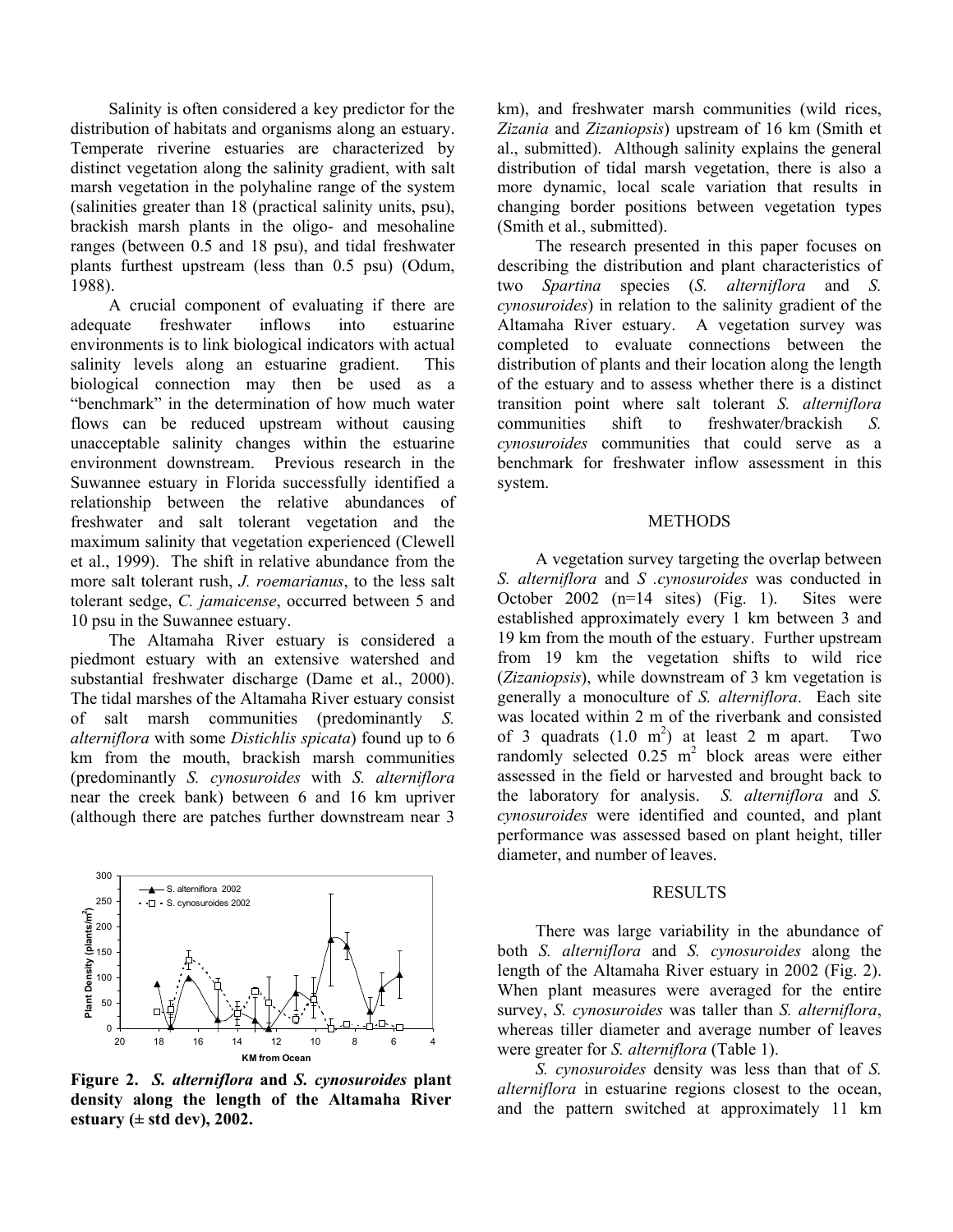| S. cynosuroides     |
|---------------------|
| $1.36 \ (\pm 0.48)$ |
| 7.55 ( $\pm$ 1.27)  |
| 7.42 ( $\pm$ 1.83)  |
|                     |

**Table 1.** *Spartina* **Plant Characteristics for the 2002 Vegetation Survey (± std dev).** 

upriver. In the furthest reaches of the estuary, however, the high density of *S. alterniflora* and low density of *S. cynosuroides* was unexpected. Similar variation in *Spartina* distributions were found in a 2000 vegetation survey (data not shown). Overall, neither *Spartina* distribution nor plant characteristics (height, tiller diameter, and number of leaves) showed a significant correlation with distance along the estuary. Average water salinities were also calculated from a logistic curve determined by mean salinities recorded over the course of multiple sampling cruises (1994-2000) along the Altamaha River (J. Sheldon, unpublished data) and again, no correlation was found.

The proportion of marsh grass represented by *S. cynosuroides* increased with distance from the ocean (Fig. 3). The trend, although noisy, shows a significant correlation ( $P<0.01$ ,  $r=0.67$ ,  $n=14$ ) between distance along the estuary and percent of *S. cynosuroides* cover.

#### DISCUSSION

In the Altamaha River estuary in Georgia, the density of *S. alterniflora* was greatest at the mouth of the estuary and decreased upstream, whereas *S. cynosuroides* densities showed the opposite pattern (Fig. 2). However, the border between these two grasses on the Altamaha is not well defined and we were unable to identify a distinct transition between the two plants. Instead, the abundances of both *S. alterniflora* and *S. cynosuroides* were variable along the length of the entire estuarine gradient. Thus, the concept of using the relative abundances of these two species as an indicator of changing freshwater inflow to the Altamaha is not applicable to these observations.

Although the distribution of grasses along the Altamaha River estuary does not correspond well with either salinity or distance from the ocean, *S. cynosuroides* percent cover increased with distance from the ocean (Fig. 3). While the data are variable, the relationship between *S. cynosuroides* and distance



**Figure 3. Percent** *S. cynosuroides* **cover along the length of the Altamaha River estuary, 2002.** 

from the ocean is significant and meets our expectations that there should be greater *S. cynosuroides* cover further upstream where salinities are lower. This information supports the general premise that, as salinity decreases with distance from the ocean, the salt marsh grass, *S. alterniflora* is generally replaced by the freshwater/brackish marsh grass *S. cynosuroides*. In fact, during 2000 monotypic stands of *S. cynosuroides* were identified where salinities were between 0.5 and 1.5 psu (S. White, pers. obs.). However, while the general ecological contention is that salinity is the primary factor that determines tidal marsh vegetation distribution along an estuary (Odum 1988), the variability in our vegetation distribution suggests that additional factors are also important.

The occurrence of *S. alterniflora* in the furthest upstream sites was unexpected. One possible explanation for this observation is that the 2002 vegetation survey was completed during a 5-year drought period. Median discharge for the Altamaha River from 1968-1997 was  $250 \text{ m}^3\text{s}^{-1}$  (Alber and Sheldon, 1999) while median discharge for the drought years, 1999-2002, was  $124 \text{ m}^3\text{s}^{-1}$  (J. E. Sheldon, pers. com). Monthly median discharges during the years 1999-2002 were lower than those calculated over the 30 previous years (Fig. 4). These conditions may have allowed for the successful establishment of *S. alterniflora* in regions of the marsh previously inaccessible to this plant due to competitive displacement by *S. cynosuroides*. The typically brackish marsh areas where we observed *S. alterniflora* patches may therefore be the result of microhabitat changes along the riverbank during drought conditions. Once established, *S. alterniflora* is able to grow successfully in less saline conditions and may well be able to invade *S. cynosuroides* marsh environments.